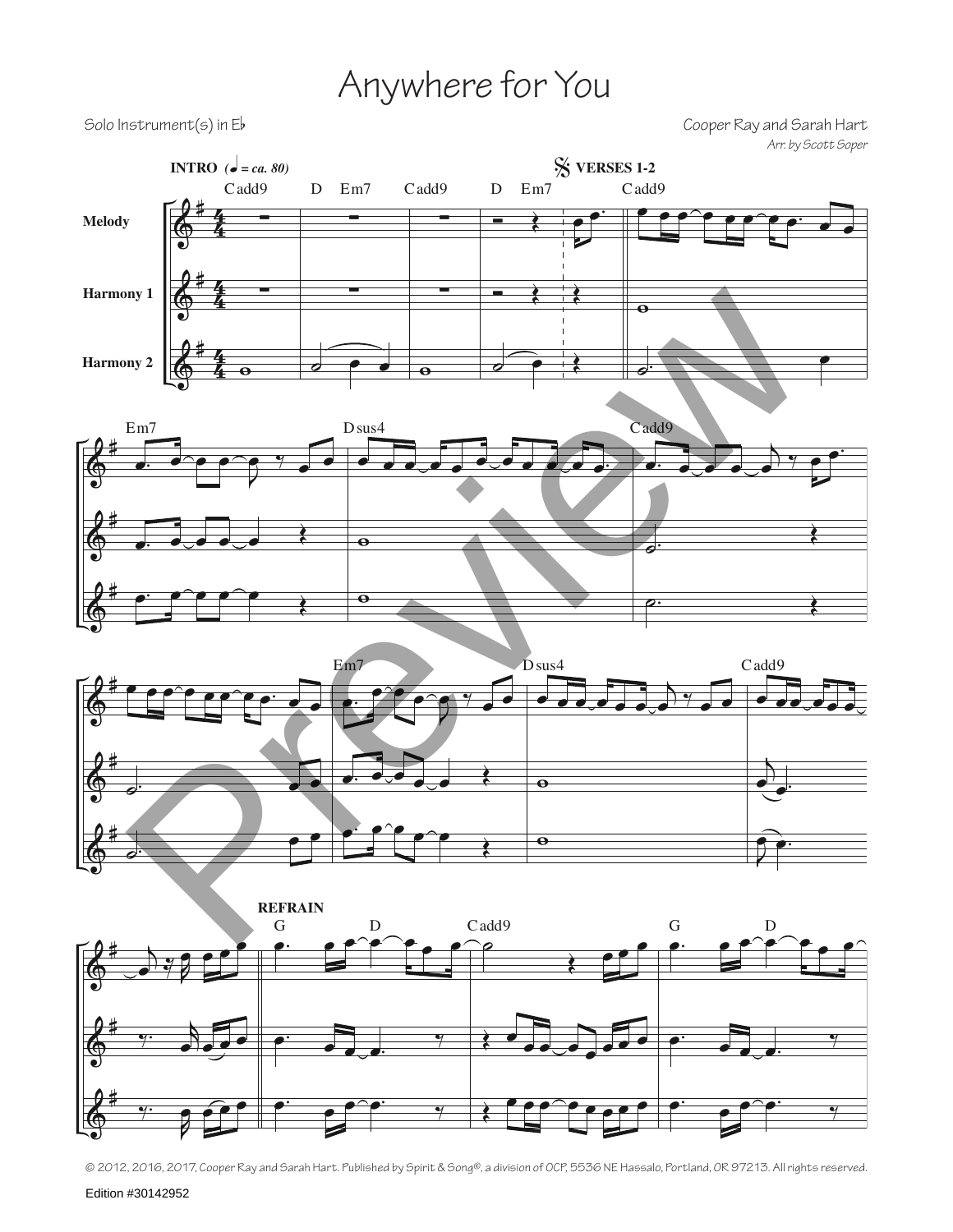ANYWHERE FOR YOU (Solo Instrument(s) in Eb), pg. 2 of 4







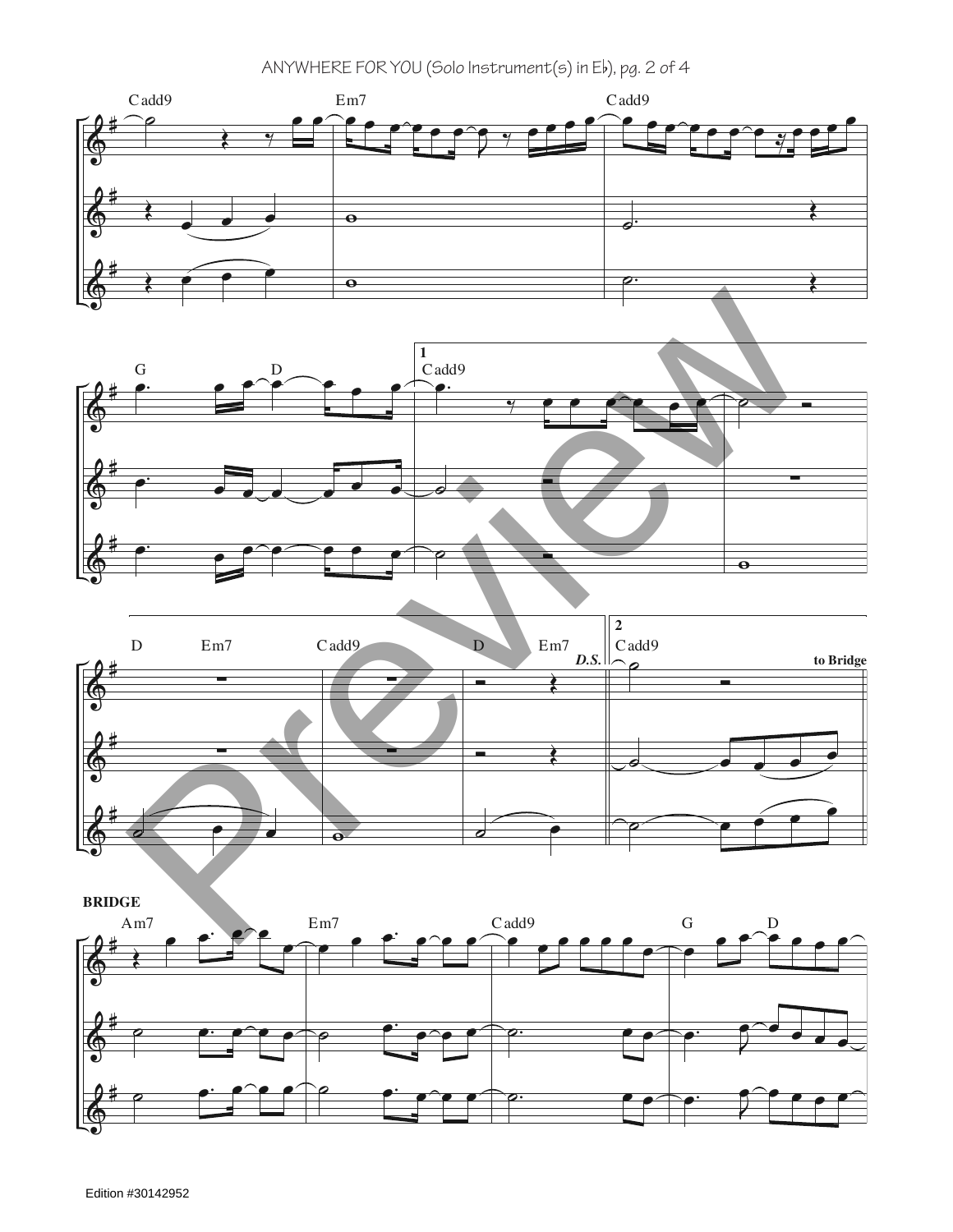ANYWHERE FOR YOU (Solo Instrument(s) in Eb), pg. 3 of 4



![](_page_2_Figure_2.jpeg)

![](_page_2_Figure_3.jpeg)

![](_page_2_Figure_4.jpeg)